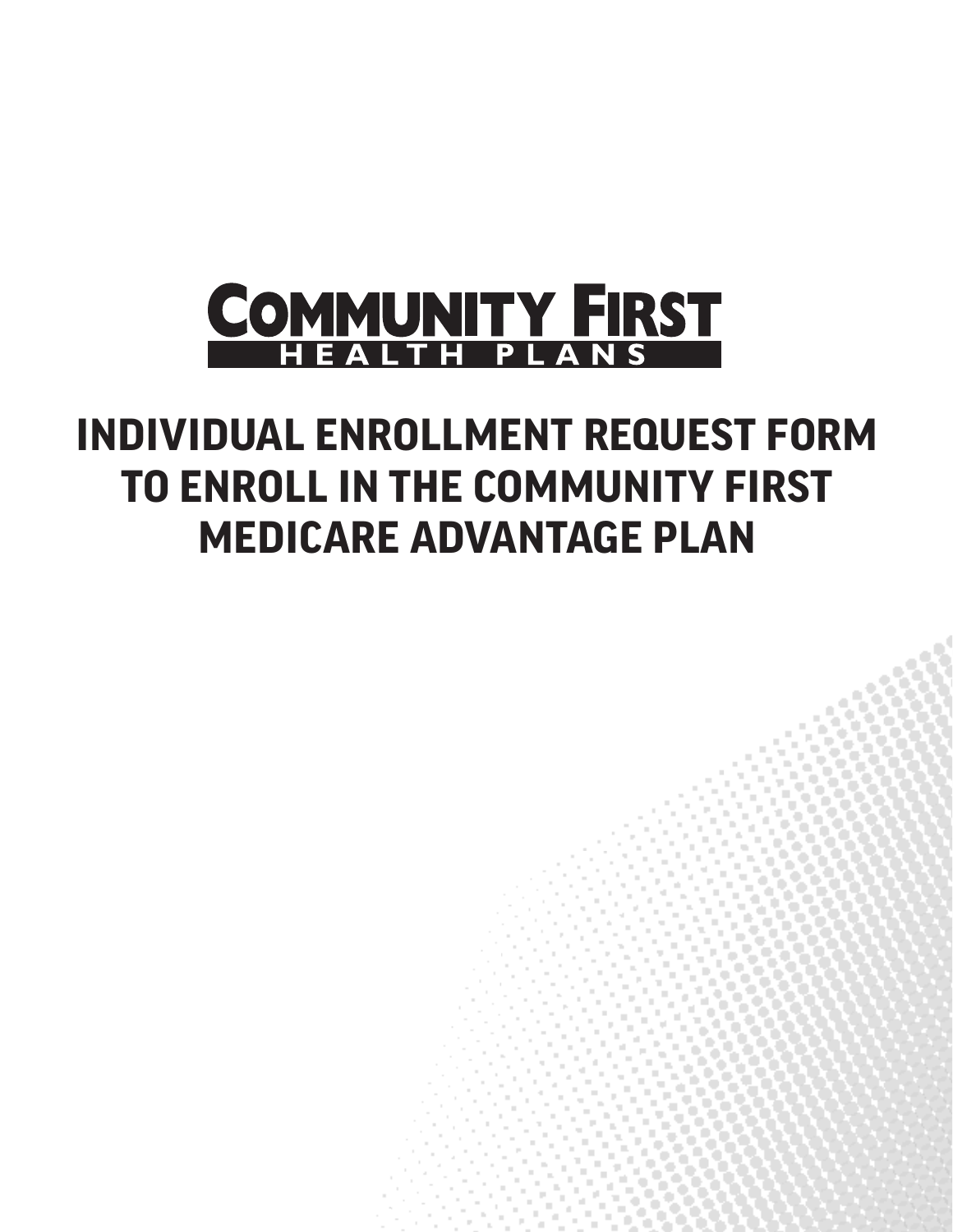# COMMUNITY FIRST

## **INDIVIDUAL ENROLLMENT REQUEST FORM TO ENROLL IN THE COMMUNITY FIRST MEDICARE ADVANTAGE PLAN**

#### **Who can use this form?**

People with Medicare who want to join the Community First Medicare Advantage Plan can use this form.

#### **To join a plan, you must:**

- be a United States citizen or be lawfully present in the U.S.
- live in the plan's service area.

**Important:** To join the Community First Medicare Advantage Plan, you must also have both:

- Medicare Part A (Hospital Insurance), and
- Medicare Part B (Medical Insurance).

#### **When do I use this form?**

You can join a plan:

- between October 15–December 7 each year (for coverage starting January 1).
- within 3 months of first getting Medicare.
- in certain situations where you are allowed to join or switch plans.

Visit Medicare.gov to learn more about when you can sign up for a plan.

#### **What do I need to complete this form?**

You will need:

- your Medicare Number (the number on your red, white, and blue Medicare card).
- your permanent address and phone number.

**Note:** You must complete all items in Section 1. The items in Section 2 are optional—you cannot be denied coverage because you do not fill them out.

#### **Reminders:**

- If you want to join a plan during fall open enrollment (October 15–December 7), the plan must receive your completed form by December 7.
- Your plan will send you a bill for the plan's premium. You can choose to sign up to have your premium payments deducted from your bank account or your monthly Social Security (or Railroad Retirement Board) benefit.

#### **What happens next?**

Send your completed and signed form to:

Community First Health Plans Medicare Enrollment & Member Services Dept. 12238 Silicon Dr., Suite 100, San Antonio, TX 78249

You will be contacted once your request to join is processed.

#### **How do I get help with this form?**

Call Community First Health Plans at 210-358-6386. TTY users can call 1-800-390-1175.

Or, call Medicare at 1-800-MEDICARE (1-800-633-4227). TTY users can call 1-877-486-2048.

**En español:** Llame a Community First Health Plans al 210-358-6386, TTY 1-800-390-1175.

O llame a Medicare gratis al 1-800-633-4227 y oprima el 2 para asistencia en español y un representante estará disponible para asistirle.

Este formulario de solicitud está disponible en español en nuestro sitio web communityfirstmedicare.com.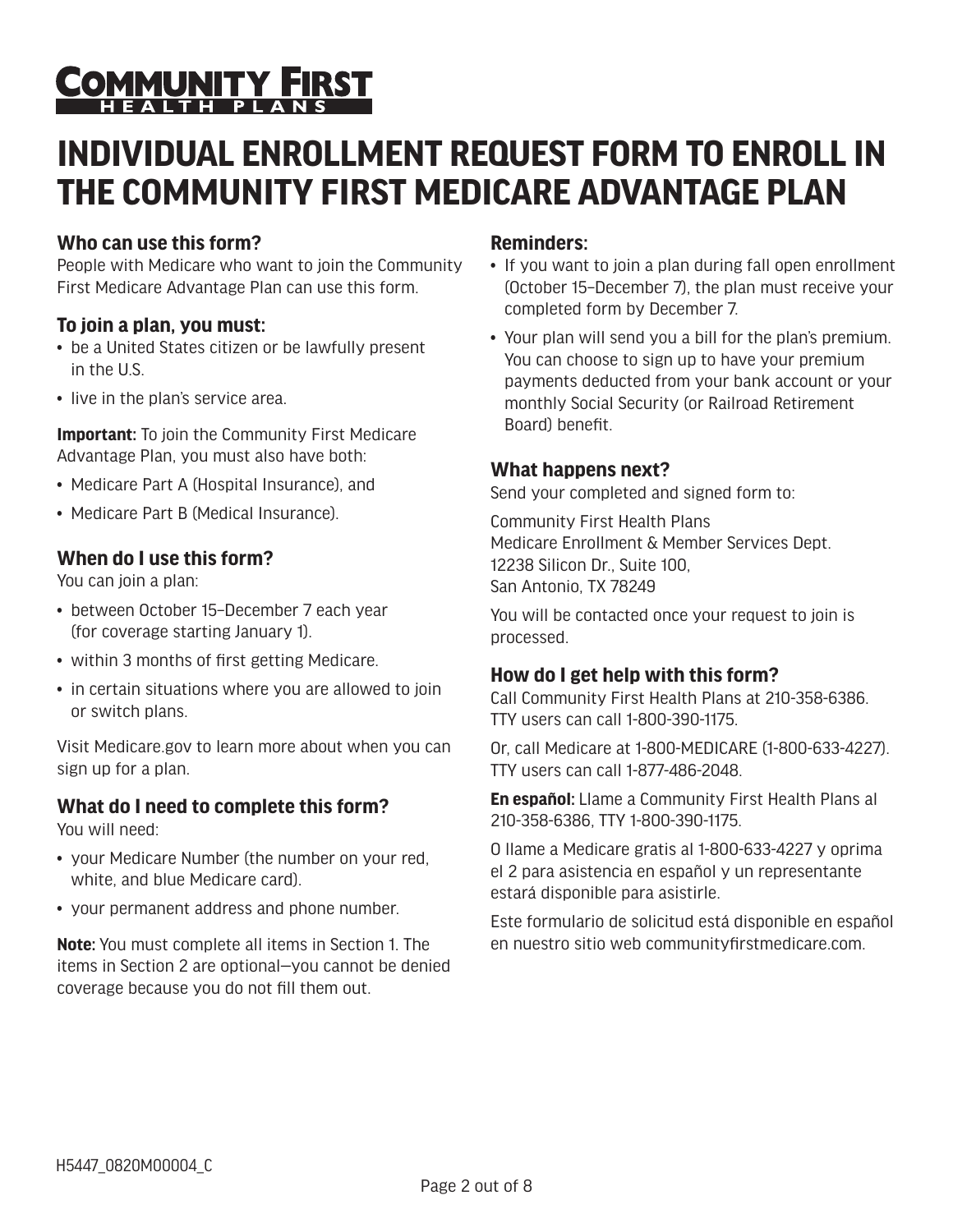### **Section 1 – All fields on this page are required (unless marked optional)**

#### **Select the plan you want to join:**

Community First MAPD Standard Plan (HMO) H5447-001

Community First MAPD D-SNP Standard Plan (HMO D-SNP) H5447-002

| First Name:                                                                                                                  | Last Name:                        |                                 | MI (Optional): |  |  |
|------------------------------------------------------------------------------------------------------------------------------|-----------------------------------|---------------------------------|----------------|--|--|
|                                                                                                                              |                                   |                                 |                |  |  |
| Birth Date: (mm/dd/aaaa)                                                                                                     | Sex:                              | Phone Number:                   |                |  |  |
|                                                                                                                              | Female<br>$\Box$ Male             |                                 |                |  |  |
| Permanent Residence Street Address<br>(Do not enter a PO Box):                                                               | County (Optional):                | State:                          | ZIP Code:      |  |  |
| City                                                                                                                         |                                   |                                 |                |  |  |
| Mailing address, if different from your permanent address (PO Box allowed):                                                  |                                   |                                 |                |  |  |
| <b>Street Address:</b>                                                                                                       | City:                             | State:                          | ZIP Code:      |  |  |
|                                                                                                                              |                                   |                                 |                |  |  |
|                                                                                                                              | <b>Your Medicare information:</b> |                                 |                |  |  |
| Medicare Number:                                                                                                             |                                   |                                 |                |  |  |
|                                                                                                                              |                                   |                                 |                |  |  |
|                                                                                                                              | Answer these important questions: |                                 |                |  |  |
| Will you have other prescription drug coverage (like VA, TRICARE) in addition to Community First Medicare<br>Advantage Plan? |                                   |                                 |                |  |  |
| $\Box$ No<br>$\Box$ Yes                                                                                                      |                                   |                                 |                |  |  |
| Name of other coverage:                                                                                                      | Member number for this coverage:  | Group number for this coverage: |                |  |  |
| If Community First MAPD D-SNP Standard Plan (HMO D-SNP) H5447-002 is selected (All must be Yes to be eligible):              |                                   |                                 |                |  |  |
| <b>No</b><br>Are you are entitled to Medicare Part A?<br>$\Box$ Yes<br>П                                                     |                                   |                                 |                |  |  |
| Are you enrolled in Medicare Part B?<br>$\Box$ No<br>$\Box$ Yes                                                              |                                   |                                 |                |  |  |
| Are you enrolled in the Texas Health and Human Services Medicaid program?<br>$\Box$ Yes<br>No                                |                                   |                                 |                |  |  |
|                                                                                                                              |                                   |                                 |                |  |  |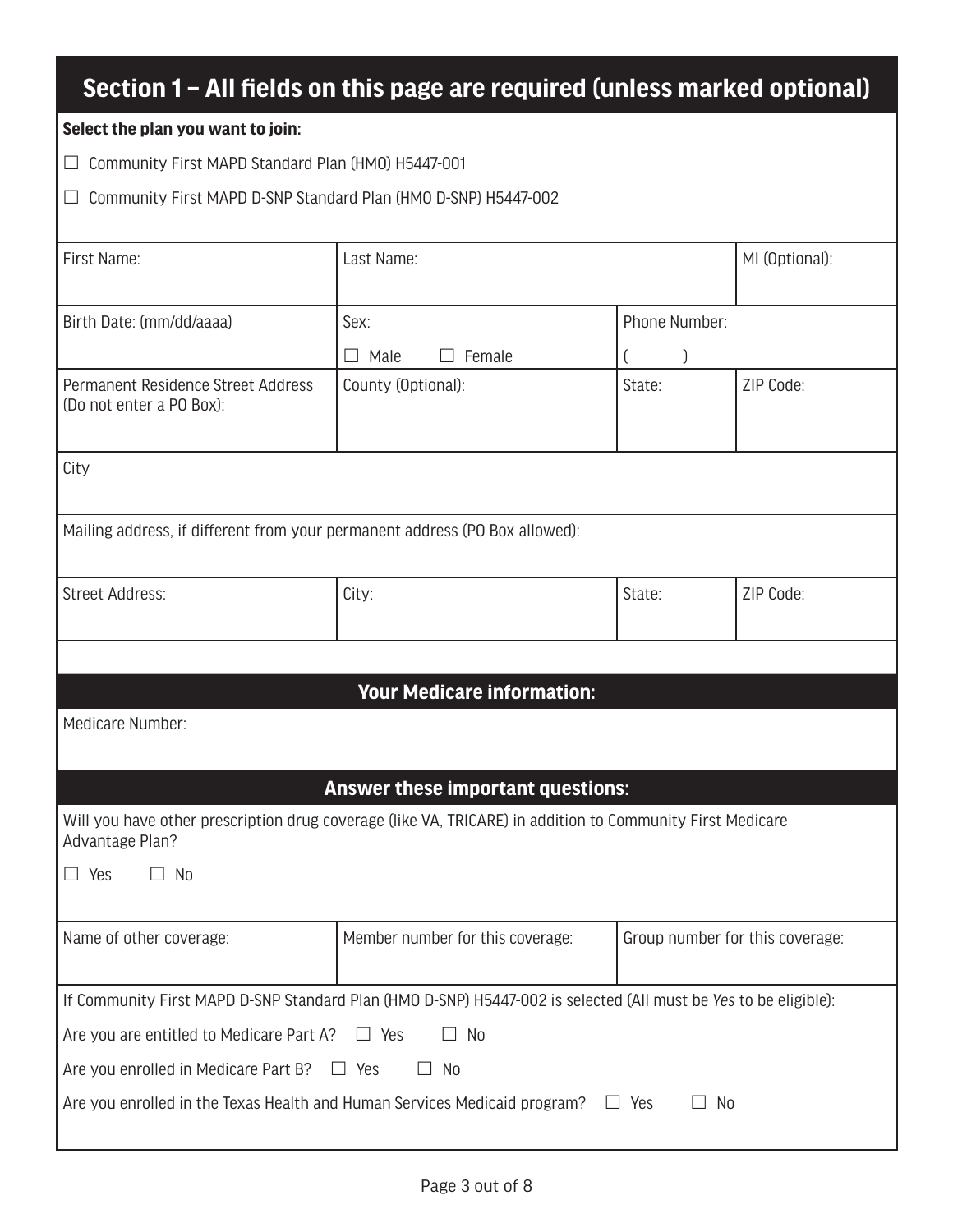### **Section 1 – All fields on this page are required (unless marked optional)**

#### **IMPORTANT: Read and sign below:**

- I must keep both Hospital (Part A) and Medical (Part B) to stay in Community First Medicare Advantage Plan.
- By joining this Medicare Advantage Plan, I acknowledge that Community First Medicare Advantage Plan will share my information with Medicare, who may use it to track my enrollment, to make payments, and for other purposes allowed by Federal law that authorize the collection of this information (see Privacy Act Statement below).
- Your response to this form is voluntary. However, failure to respond may affect enrollment in the plan.
- The information on this enrollment form is correct to the best of my knowledge. I understand that if I intentionally provide false information on this form, I will be disenrolled from the plan.
- I understand that people with Medicare are generally not covered under Medicare while out of the country, except for limited coverage near the U.S. border.
- I understand that when my Community First Medicare Advantage Plan coverage begins, I must get all of my medical and prescription drug benefits from Community First Medicare Advantage Plan. Benefits and services provided by Community First Medicare Advantage Plan and contained in my Community First Medicare Advantage Plan "Evidence of Coverage" document (also known as a member contract or subscriber agreement) will be covered. Neither Medicare nor Community First Medicare Advantage Plan will pay for benefits or services that are not covered.
- I understand that my signature (or the signature of the person legally authorized to act on my behalf) on this application means that I have read and understand the contents of this application. If signed by an authorized representative, this signature certifies that:
	- 1. This person is authorized under State law to complete this enrollment; and
	- 2. Documentation of this authority is available upon request by Medicare.

| Signature                                                                       |                     | Today's Date |  |
|---------------------------------------------------------------------------------|---------------------|--------------|--|
| If you are the authorized representative, sign above and fill out these fields: |                     |              |  |
|                                                                                 |                     |              |  |
| Name                                                                            | <b>Phone Number</b> |              |  |

Address **Relationship to Enrollee** Relationship to Enrollee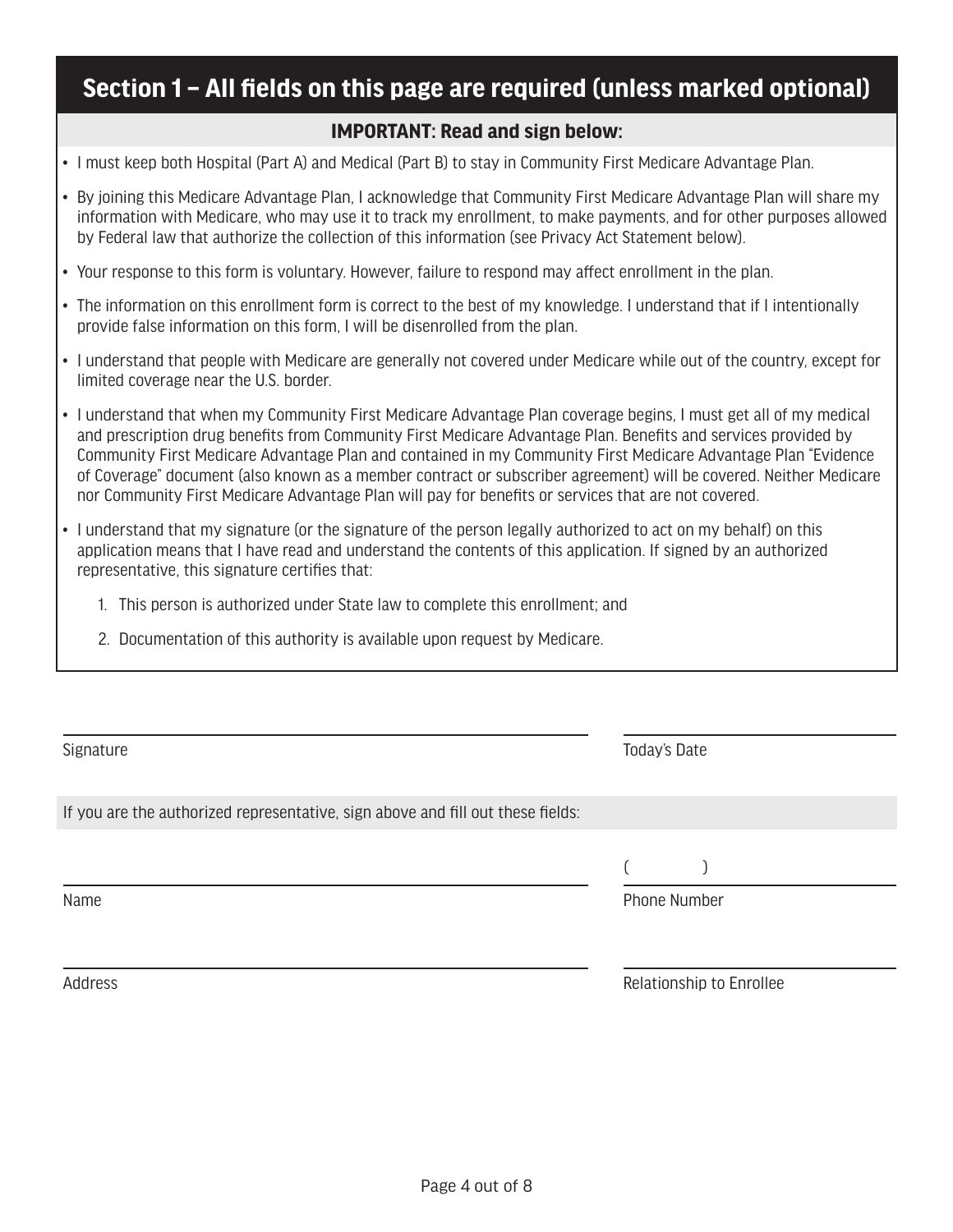| Section 2 – All fields on this page are optional                                                                                                                                                                                                       |  |  |  |  |
|--------------------------------------------------------------------------------------------------------------------------------------------------------------------------------------------------------------------------------------------------------|--|--|--|--|
| Answering these questions is your choice. You can not be denied coverage because you don't fill them out.                                                                                                                                              |  |  |  |  |
| Select one if you want us to send you information in a language other than English.                                                                                                                                                                    |  |  |  |  |
| Spanish                                                                                                                                                                                                                                                |  |  |  |  |
| Select one if you want us to send you information in an accessible format.                                                                                                                                                                             |  |  |  |  |
| $\Box$ Braille<br>$\Box$ Large print $\Box$ Audio CD                                                                                                                                                                                                   |  |  |  |  |
| Please contact Community First Medicare Advantage Plan at 210-358-6386 if you need information in an accessible format<br>other than what is listed above. Our office hours are 7 days a week from 8 a.m. to 8 p.m. TTY users can call 1-800-390-1175. |  |  |  |  |
| Do you work?                                                                                                                                                                                                                                           |  |  |  |  |
| $\Box$ Yes<br>No.<br>$\Box$                                                                                                                                                                                                                            |  |  |  |  |
| List your Primary Care Physician (PCP), clinic, or health center:                                                                                                                                                                                      |  |  |  |  |
| I want to get the following materials via email. Select one or more.<br>Summary of Benefits $\Box$ Evidence of Coverage (EOC)                                                                                                                          |  |  |  |  |
| E-mail address:                                                                                                                                                                                                                                        |  |  |  |  |

- I give consent for all entities under Community First Health Plans and any outside vendor used by Community First Health Plans to call the phone number(s) I have provided.
- If I get help from a sales agent, broker or someone who has a contract with the plan, the plan may pay that person for this help.
- The information on this form is correct, to the best of my knowledge. I understand that if I intentionally provide false information on this form I will be disenrolled from the plan.
- My response to this form is voluntary. However, failure to respond may affect enrollment in the plan.

#### **When I sign, it means that I have read and understand the information on this form.**

If I sign as an authorized representative, it means I have the legal right under state law to sign. I can show written proof (Power of attorney, guardianship, etc.) of this right if Medicare asks for it. I understand that I will need to submit written proof of this right, to the plan, if I wish to take action on behalf of the member beyond this application. After this application has been approved and you have received your Community First Health Plans member ID card, please call our Member Services at the number on the back of your Community First Health Plans member ID card to update your authorization information on file.

#### **PRIVACY ACT STATEMENT**

The Centers for Medicare & Medicaid Services (CMS) collects information from Medicare plans to track beneficiary enrollment in Medicare Advantage (MA) Plans, improve care, and for the payment of Medicare benefits. Sections 1851 and 1860D-1 of the Social Security Act and 42 CFR §§ 422.50 and 422.60 authorize the collection of this information. CMS may use, disclose and exchange enrollment data from Medicare beneficiaries as specified in the System of Records Notice (SORN) "Medicare Advantage Prescription Drug (MARx)", System No. 09-70-0588. Your response to this form is voluntary. However, failure to respond may affect enrollment in the plan.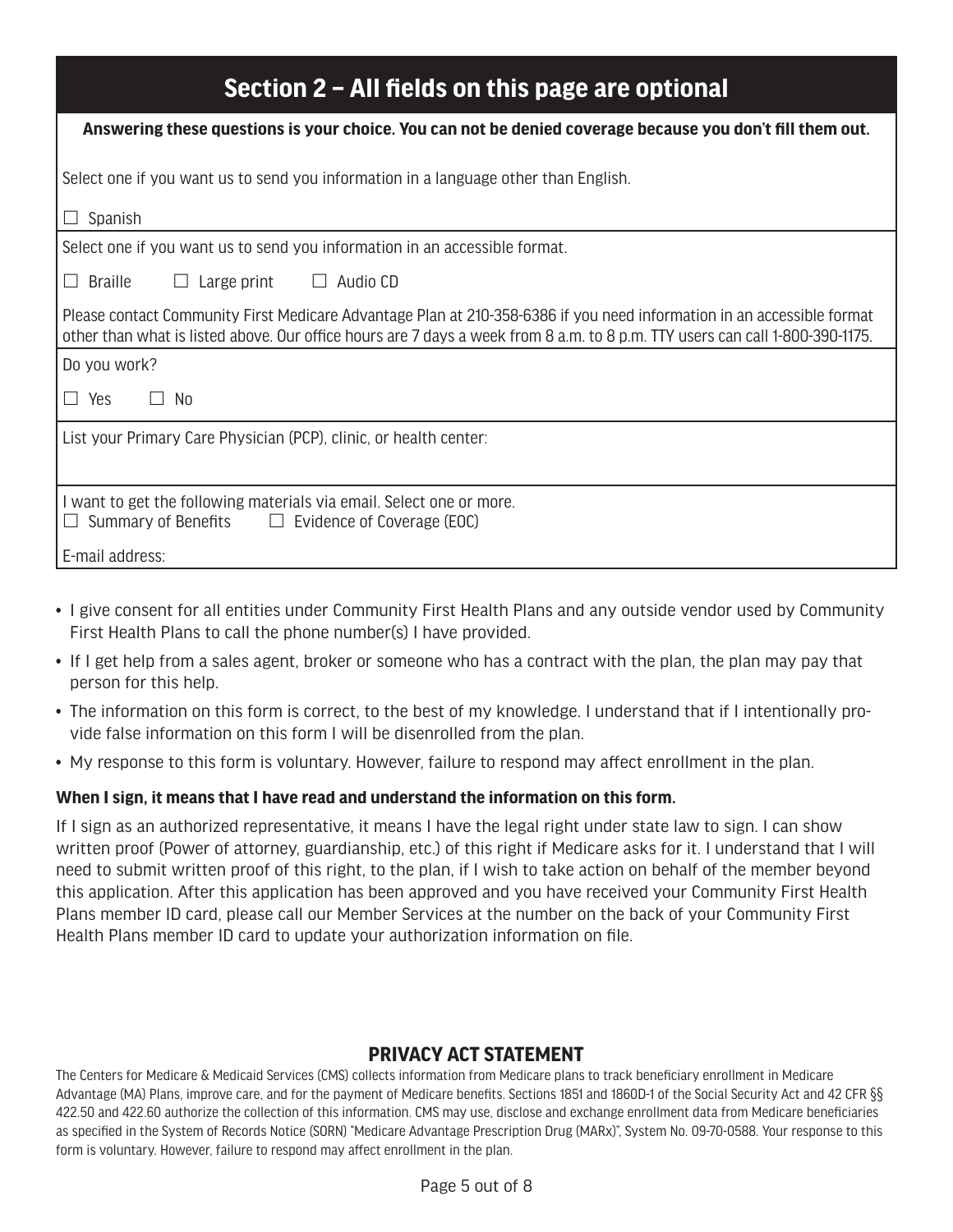## **Attestation of Eligibility for an Enrollment Period**

*Referenced in section: 30.4*

*(Rev. 2, Issued: August 25, 2020; Effective/Implementation: 01-01-2022)*

**Typically, you may enroll in a Medicare Advantage plan only during the annual enrollment period from October 15 through December 7 of each year.** There are exceptions that may allow you to enroll in a Medicare Advantage plan outside of this period.

Please read the following statements carefully and check the box if the statement applies to you. By checking any of the following boxes you are certifying that, to the best of your knowledge, you are eligible for an Enrollment Period. If we later determine that this information is incorrect, you may be disenrolled.

 $\Box$  I am new to Medicare.

 $\Box$  I am enrolled in a Medicare Advantage plan and want to make a change during the Medicare Advantage Open Enrollment Period (MA OEP).

 $\Box$  I recently moved outside of the service area for my current plan or I recently moved and this plan is a new option for me. I moved on (insert date) \_\_\_\_\_\_\_\_\_\_\_\_\_\_\_\_\_\_\_\_\_\_\_\_\_.

 $\Box$  I recently was released from incarceration. I was released on (insert date)  $\Box$  .

 $\Box$  I recently returned to the United States after living permanently outside of the U.S. I returned to the U.S. on (insert date)  $\frac{1}{1}$  .

 $\Box$  I recently obtained lawful presence status in the United States. I got this status on (insert date)

.

 $\Box$  I recently had a change in my Medicaid (newly received Medicaid, had a change in level of Medicaid assistance, or lost Medicaid) on (insert date) .

- $\Box$  I recently had a change in my Extra Help paying for Medicare prescription drug coverage (newly received Extra Help, had a change in the level of Extra Help, or lost Extra Help) on (insert date) .
- $\Box$  I have both Medicare and Medicaid (or my state helps pay for my Medicare premiums) or I get Extra Help paying for my Medicare prescription drug coverage, but I have not had a change.